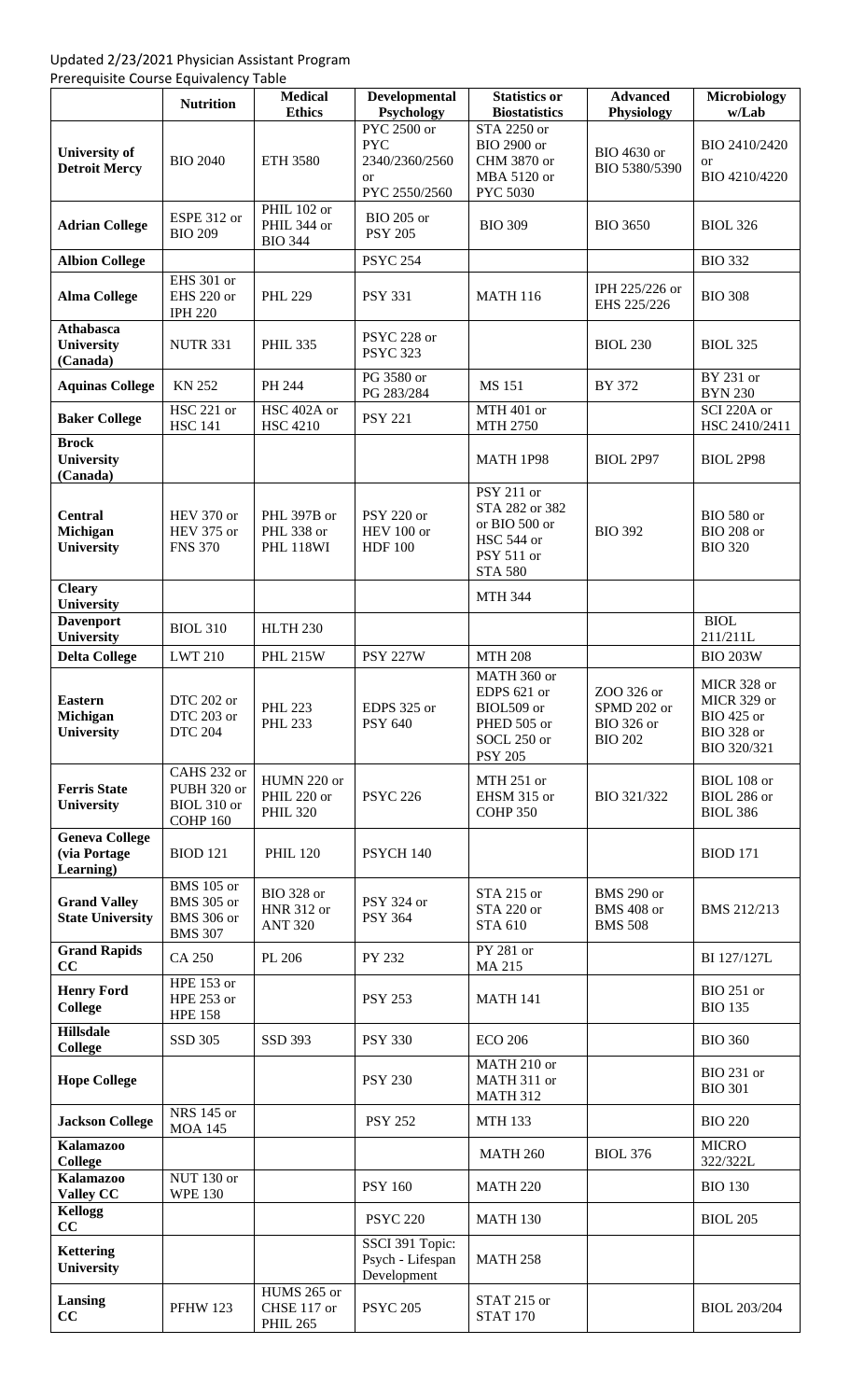## Updated 2/23/2021 Physician Assistant Program

Prerequisite Course Equivalency Table

|                                                    | <b>Nutrition</b>                                                                                                                      | <b>Medical</b><br><b>Ethics</b>                                                                                                         | <b>Developmental</b><br>Psychology                             | <b>Statistics or</b><br><b>Biostatistics</b>                                                                                                | <b>Advanced</b><br>Physiology                                     | Microbiology<br>w/Lab                                                                                                   |
|----------------------------------------------------|---------------------------------------------------------------------------------------------------------------------------------------|-----------------------------------------------------------------------------------------------------------------------------------------|----------------------------------------------------------------|---------------------------------------------------------------------------------------------------------------------------------------------|-------------------------------------------------------------------|-------------------------------------------------------------------------------------------------------------------------|
| <b>Lawrence Tech</b><br>University                 |                                                                                                                                       |                                                                                                                                         |                                                                | <b>MCS 3403</b>                                                                                                                             |                                                                   |                                                                                                                         |
| <b>Macomb</b><br>CC                                | <b>BIOL 1400</b>                                                                                                                      |                                                                                                                                         | <b>PSYC 2450</b>                                               | MATH 1340 or<br>PSYC 2160 or<br><b>PSYC 2170</b>                                                                                            |                                                                   | <b>BIOL 2730 or</b><br><b>BIOL 2400</b>                                                                                 |
| <b>Madonna</b><br><b>University</b>                | NFS 2220 or<br>NFS 2230 or<br>NFS 2270 or<br><b>NFS 4250</b>                                                                          | PHL 4110 or<br>PSY 5800 or<br><b>RST 4110</b>                                                                                           | <b>PSY 2450</b>                                                | MTH 2350 or<br>PSY 6300                                                                                                                     | <b>BIO 5550</b><br>BIO 4750.03                                    | <b>BIO 2260</b>                                                                                                         |
| <b>Marygrove</b><br><b>College</b>                 | <b>BIO</b> 141 or<br>HEC 141 or<br><b>HSC 320</b>                                                                                     | <b>PHIL 228</b>                                                                                                                         | <b>PSY 321</b>                                                 |                                                                                                                                             |                                                                   | <b>BIO 321</b>                                                                                                          |
| Michigan<br><b>State</b><br>University             | <b>HNF 150 or</b><br><b>HNF 260 or</b><br><b>HNF 310 or</b><br><b>HNF 311 or</b><br><b>HNF461</b>                                     | PHL 344 or<br>PHL 453 or<br>HPS 334 or<br>ANP 370 or<br>LB 334 or<br>LB 326A or<br>LB 240                                               | FCE 225 or<br>HDFS 225 or<br><b>PSY 238</b>                    | STT 200 or<br>STT 201 or<br>STT 231 or<br>STT 421 or<br><b>PSY 295</b>                                                                      | PSL 310 or<br>PSL 431/432                                         | MMG 301/302<br><b>or</b><br>MMG 201/302<br><sub>or</sub><br>MMG 463/464                                                 |
| Mid-Michigan<br>CC                                 |                                                                                                                                       |                                                                                                                                         | <b>PSY 212</b>                                                 |                                                                                                                                             |                                                                   | <b>BIO 210</b>                                                                                                          |
| <b>Monroe</b><br>CC                                | <b>BIO 217 or</b><br>HLTSC 151                                                                                                        |                                                                                                                                         | PSYCH 254 or<br><b>PSY</b><br>201/202/203 or<br><b>PSY 212</b> | MTH 160/161 or<br><b>MATH 162</b>                                                                                                           |                                                                   | <b>BIOL 260</b>                                                                                                         |
| <b>Montcalm</b><br>CC                              |                                                                                                                                       | <b>PHIL 222</b>                                                                                                                         |                                                                |                                                                                                                                             |                                                                   | <b>BIOL 201</b>                                                                                                         |
| <b>Mott</b><br>CC (Flint)                          | AHLT <sub>112</sub>                                                                                                                   |                                                                                                                                         | PSYC 288 or<br>PSYCH <sub>291</sub>                            | <b>MATH 150</b>                                                                                                                             |                                                                   | BIOL 101 or<br><b>BIOL 156</b>                                                                                          |
| <b>North Central</b><br>Michigan<br><b>College</b> | <b>HE 200</b>                                                                                                                         |                                                                                                                                         | <b>PSY 261</b>                                                 |                                                                                                                                             |                                                                   | <b>BIO 226</b>                                                                                                          |
| <b>Northern</b><br>Michigan<br>University          |                                                                                                                                       |                                                                                                                                         | PY 344                                                         | PY 305                                                                                                                                      | <b>BI</b> 202                                                     | <b>BI</b> 303                                                                                                           |
| <b>Northwestern</b><br>Michigan<br><b>College</b>  | <b>BIO 220 or</b><br><b>BIO 240</b>                                                                                                   |                                                                                                                                         | <b>PSY 211</b>                                                 | <b>MAT 131</b>                                                                                                                              |                                                                   | <b>BIO 208/208L</b>                                                                                                     |
| <b>Oakland</b><br>CC                               | <b>HEA 1510</b>                                                                                                                       | MDA 1350 or<br><b>BIO 1580</b>                                                                                                          | <b>PSY 2740</b>                                                | <b>MAT 1580</b>                                                                                                                             |                                                                   | <b>BIO 2710</b>                                                                                                         |
| <b>Oakland</b><br><b>University</b>                | AHS 301 or<br>HS 205 or<br>HS 301 or<br><b>NRS 220 or</b><br>HS 2500 or<br>EXS 5040 or<br><b>NTR 2500</b>                             | PHL 3500 or<br>HS 4500 or<br>AHS 450 or<br>MLS 450 or<br>HD 4500 or<br>BIO 4972 or<br><b>HS 450</b>                                     | PSY 2250 or<br>SW 3101/3201 or<br><b>PSY 225</b>               | PSY 2510 or<br>SOC 2020 or<br>STA 2220 or<br>STA 2221 or<br>STA 2222 or<br>STA 2226 or<br>PSY 205 or 251<br>or STA 225 or<br>STA 228 or 501 | BIO 4620 or<br>BIO 3620 or<br><b>BIO 401 or</b><br><b>BIO 321</b> | BIO 3500/3501<br>or BIO 4530 or<br>BIO 3520/3521<br>or MLS<br>4300/4320 or<br>CDS 4300/4320<br><b>or</b><br>MLS 430/432 |
| <b>Ohio State</b><br>University                    | <b>HUMNNTR</b><br>2210                                                                                                                | <b>HTHRHSC</b><br>4000                                                                                                                  | HTHRHSC 3500                                                   | <b>STAT 1450</b>                                                                                                                            | <b>EEOB 2520</b>                                                  | MICRBIO 4000                                                                                                            |
| <b>Olivet College</b>                              | <b>HWL 250</b>                                                                                                                        | <b>PHL 360</b>                                                                                                                          | <b>PSY 314</b>                                                 | <b>MTH 232</b>                                                                                                                              |                                                                   | <b>BIO 207</b>                                                                                                          |
| <b>Saginaw Valley</b><br><b>State University</b>   | <b>BIO 236</b>                                                                                                                        | <b>PHL 205B</b>                                                                                                                         | PSYC 210 or<br><b>PSYC 410</b>                                 | MATH 132B                                                                                                                                   |                                                                   | BIOL 237 or<br><b>BIOL 431</b>                                                                                          |
| St. Clair<br><b>County CC</b>                      | <b>HE 205</b>                                                                                                                         |                                                                                                                                         | PSY 220 or<br>HEV 100 or<br><b>HDF 100</b>                     | <b>MTH 120</b>                                                                                                                              |                                                                   | BIO 205 or<br><b>BIO 206</b>                                                                                            |
| <b>Schoolcraft</b><br><b>College</b>               | <b>BIOL 115</b>                                                                                                                       | <b>PHIL 257</b>                                                                                                                         | PSYCH <sub>229</sub>                                           | <b>MATH 122</b>                                                                                                                             |                                                                   | <b>BIOL 243</b>                                                                                                         |
| <b>Siena Heights</b><br>University                 |                                                                                                                                       | <b>HCM 440</b>                                                                                                                          | <b>PSY 230</b>                                                 | <b>MAT 174</b>                                                                                                                              |                                                                   | <b>BIO 360</b>                                                                                                          |
| <b>Spring Arbor</b><br>University                  | <b>HES 381</b>                                                                                                                        |                                                                                                                                         | <b>HES 351</b>                                                 | <b>PSY 351</b>                                                                                                                              | <b>BIO 404</b>                                                    | <b>BIO 352</b>                                                                                                          |
| <b>Univ of Alberta</b><br>(Canada)                 |                                                                                                                                       |                                                                                                                                         |                                                                | <b>STAT 252</b>                                                                                                                             |                                                                   |                                                                                                                         |
| U of M<br><b>Ann Arbor</b>                         | <b>MOVESCI</b><br>241 or<br><b>BIO</b> 105 or<br>EHS 530 or<br><b>PUBHLTH</b><br>310 or<br>HF 241 or<br>MVS 241 or<br><b>NUTR 510</b> | PHIL 356 or<br>PHIL 355 or<br>ANTH 344 or<br>HBEHED 610<br>or PHIL 298 or<br>SOC 476 or<br>PSYCH 401 or<br><b>UC</b> 151 or<br>ANTH 327 | PSYCH <sub>250</sub>                                           | STATS 250 or<br>STATS 350 or<br>STATS 400 or<br>STATS 449 or<br>MOVESCI 250 or<br><b>BIOSTAT 503</b>                                        | PHYSIOL 201<br><b>or</b><br>PHYSIOL 502<br>or PHYSIOL<br>301/302  | <b>BIOLOGY 207</b><br>or MICRBIOL<br>301/350 or<br><b>MICRBIOL</b><br>405/406                                           |